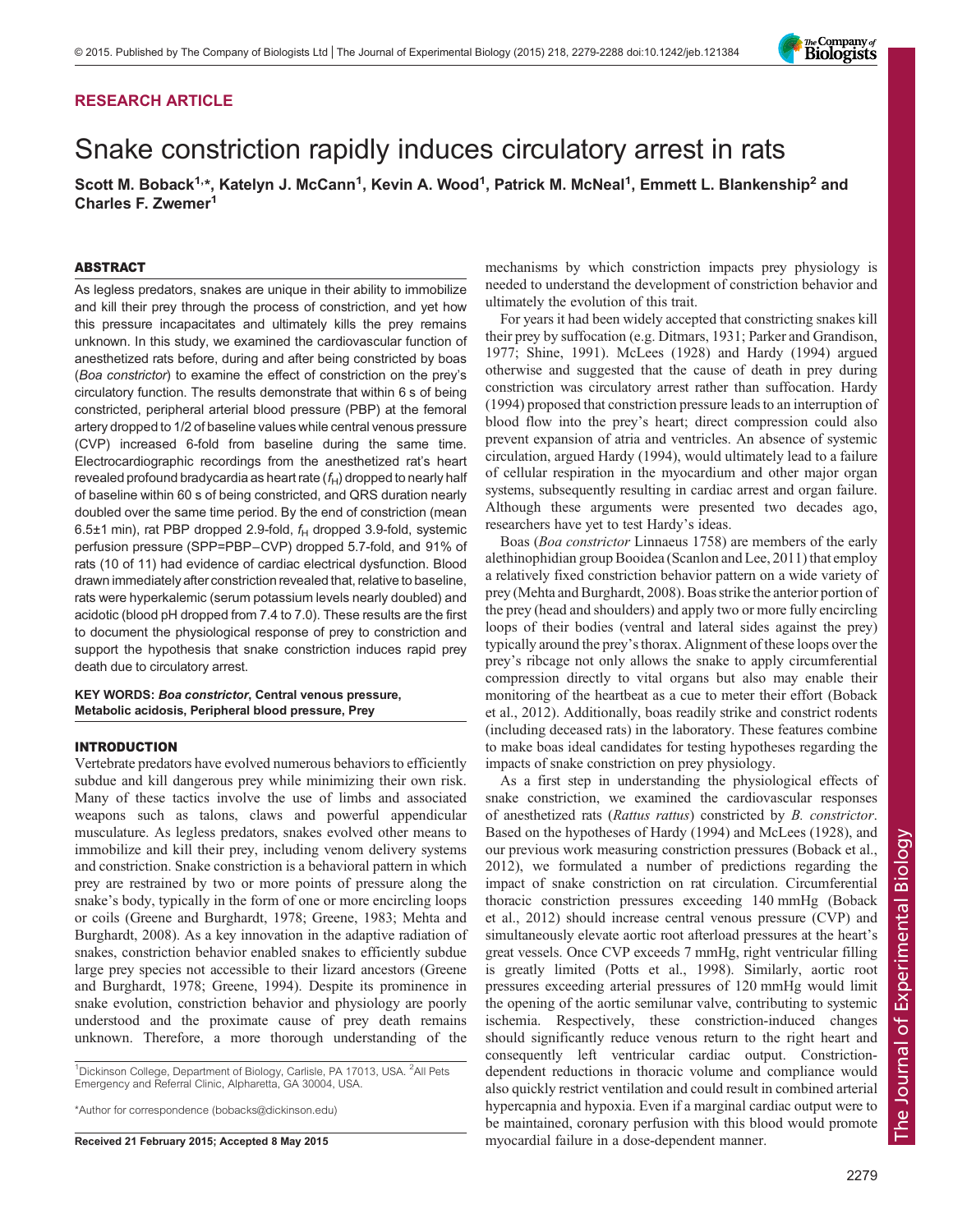Our objectives were, first, to document potential hemodynamic changes in rats while they were being constricted by snakes and, second, to examine hematologic parameters both before and after constriction. We monitored pressure exerted by snakes while simultaneously measuring peripheral blood pressure (PBP), CVP and cardiac electrical activity (electrocardiogram, ECG) in the rat. Arterial blood samples were collected from rats before ( postoperative and prior to constriction) and immediately after the constriction bout for blood gas analysis [arterial  $O_2$  and  $CO_2$ ] partial pressure  $(Pa_{O_2}, Pa_{CO_2})$  and pH] and plasma potassium concentration [K<sup>+</sup> ] measurement. Documenting hemodynamic changes in constricted prey as proposed will result in a clearer picture of the physiological effects of snake constriction and will clarify the importance of this behavior in facilitating the adaptive radiation of snakes.

## RESULTS

## Characterization of constriction behavior and baseline hemodynamic variables

Rats ( $N=15$ ) averaged 398 $\pm$ 7 g and 28 $\pm$ 3% of snake body mass. After surgery and prior to being presented to snakes, rat heart rate ( $f_H$ ) averaged 436±11 beats min<sup>-1</sup>, PBP at the femoral artery was 82±2 mmHg [PBP was pulsatile in most (88%, 7 of 8) trials] and CVP at the jugular vein was −4.2±0.5 mmHg.

Upon striking the anesthetized rats, snakes applied loops of their bodies typically around the rat's thorax and abdomen [88% (15 of 17) of trails] but occasionally around the rat's neck [12% (2 of 17) of trials]. Data from the two trials in which snakes applied constriction loops around the neck were not used in analyses of rat blood pressures (PBP, CVP) but were used in other analyses (e.g. constriction duration, constriction pressure,  $f_{\rm H}$ , ECG and arterial blood chemistry). Constriction duration (time from the snake strike to when it released its mouth from the rat; see [Canjani et al., 2003\)](#page-8-0) averaged 6.5±1 min and was characterized by a rapid increase in constriction pressure followed by a slow decay with infrequent coil adjustments (1.28±0.22 adjustments per constriction event; Table 1, [Fig. 1](#page-2-0)).

## Effect of constriction on rat intravascular pressures

Immediately upon applying body loops, constriction pressure (as measured in the subcutaneous pressure probe) rose dramatically and, on average, snakes achieved their maximum ( peak) constriction pressures (156±15 mmHg) 5.9±0.8 s after the strike (Tables 1[,2](#page-2-0)). At the same time that constriction pressure from the snake rapidly increased, CVP of the rat increased significantly  $(F=47.34, d.f.=11,$  $P<0.0001$ ,  $N=10$ ; [Fig. 1](#page-2-0)) achieving its maximum pressure (33±8 mmHg) at the same time as peak constriction pressure (within 6 s of the strike; [Fig. 2](#page-3-0)B, [Table 2\)](#page-2-0). CVP remained significantly elevated above pre-constriction levels for the first

Table 1. Summary statistics for different components of constriction tests performed in this study

|                                                                        | Ν        | Mean±s.e.m.                      |
|------------------------------------------------------------------------|----------|----------------------------------|
| Snake mass (q)                                                         | 9        | $1533 + 139$                     |
| Rat mass (q)                                                           | 15       | $398 + 7$                        |
| Constriction duration (min)                                            | 13       | $6.49 \pm 1$                     |
| Maximum constriction pressure (mmHq)                                   | 14       | $156 + 15$                       |
| Total pressure (integral of pressure versus<br>time; s×mmHq)           | 13       | 16.557±2370                      |
| Time to maximum (peak) pressure (s)<br>Number of adjustments per trial | 15<br>18 | $5.9 \pm 0.8$<br>$1.28 \pm 0.22$ |

2 min of constriction (P-values, with Tukey–Kramer adjustment, from all differences of least squares means <0.0031), after which time CVP dropped to levels similar to those pre-constriction [\(Fig. 2B](#page-3-0)).

During the same time of rapid increase in constriction pressure, PBP at the femoral artery of the rat dropped significantly  $(F=10.52, d.f.=11,$  $P<0.001$ ,  $N=6$ ; [Fig. 1](#page-2-0)). Within 6 s of the strike (at peak constriction pressure), rat PBP decreased to half that of pre-constriction levels  $(41.5\pm13 \text{ mmHg})$  and remained significantly depressed throughout the constriction event (P-values, with Tukey–Kramer adjustment, from all differences of least squares means <0.0001; [Fig. 2](#page-3-0)A). In a single trial, PBP in the rat increased at the onset of constriction and remained elevated for the first 1.5 min but then decreased to half preconstriction levels by 4.5 min.

We found that both snake mass and rat mass were significant covariates in some of our models. Rats constricted by larger snakes had greater PBP ( $F=8.67$ , d.f.=3,  $P=0.001$ ,  $N=6$ ) but did not vary in CVP values ( $F=0.51$ , d.f.=1,  $P=0.484$ ,  $N=10$ ). Relative to small rats, large rats had lower PBP values ( $F=32.54$ , d.f.=5,  $P<0.0001$ ,  $N=6$ ) and lower CVP values ( $F=95.86$ , d.f.=8,  $P<0.0001$ ,  $N=10$ ). In addition, the increase in CVP was greater in small rats relative to large rats (time×rat mass interaction:  $F=3.46$ , d.f.=80,  $P=0.014$ ,  $N=10$ ). There was no effect of snake mass on the rate of change in CVP values over time (time×snake mass interaction:  $F=0.12$ , d.f.=66,  $P=1.0$ ,  $N=10$ ).

Systemic perfusion pressure (SPP=PBP−CVP) dropped immediately with onset of constriction and was significantly depressed by 3 min into constriction  $(87\pm3$  versus  $17\pm20$  mmHg,  $P<0.05$ ,  $N=5$ ; [supplementary material Fig. S1](http://jeb.biologists.org/lookup/suppl/doi:10.1242/jeb.121384/-/DC1)). One rat in this cohort had a coil around the abdomen rather than the thorax, and when this trial was removed from the analysis, all post-constriction SPP were significantly lower  $(P<0.0001, N=4;$  [supplementary material](http://jeb.biologists.org/lookup/suppl/doi:10.1242/jeb.121384/-/DC1) [Fig. S1](http://jeb.biologists.org/lookup/suppl/doi:10.1242/jeb.121384/-/DC1), inset) than baseline; the highest SPP was  $12\pm19$  mmHg.

#### Effect of constriction on  $f_H$

In addition to the effects on vascular pressures, constriction by boas resulted in a significant decrease in rat  $f_H$  ( $F=36.07$ , d.f.=11,  $P<0.0001$ ,  $N=16$ ). Within 30 s of the snake strike and initiation of constriction, rat  $f_H$  had dropped significantly relative to preconstriction levels and continued to decrease throughout the constriction bout (P-values, with Tukey–Kramer adjustment, from all differences of least squares means <0.05; [Fig. 2C](#page-3-0), [Table 2\)](#page-2-0). However, in 19% (3 of 16) of trials,  $f_H$  actually increased above preconstriction levels for the first 30 s of constriction and then decreased dramatically 60 s into the constriction bout.

Constriction altered rat cardiac electrical activity as the QRS duration increased significantly through the first 4 min of constriction (F=86.89, d.f.=11, P<0.0001, N=15; [Fig. 2D](#page-3-0)). Within 30 s of the strike, QRS duration increased significantly relative to pre-constriction levels and continued to increase throughout constriction [P-values, with Tukey–Kramer adjustment, from differences of least squares means were <0.02 for 30, 60 and 90 s into constriction – the remaining comparisons (2–5 min post-constriction) were not precisely estimated by the model; [Fig. 2D](#page-2-0), [Table 2\]](#page-3-0).

When we tested effects of constriction on cardiac performance, both snake mass and rat mass were significant covariates in some of our models. Relative to small snakes, large snakes had a greater impact on rat  $f_H$  (F=6.04, d.f.=8, P<0.0001, N=15) but there was no effect of snake mass on QRS duration ( $F=0.61$ , d.f.=8,  $P=0.767$ ,  $N=15$ ) or on the rate of change in  $f_H$  or QRS duration (all interactions  $P>0.6$ ,  $N=15$ ). Relative to small rats, large rats had significantly lower  $f_{\rm H}$  (F=4.49, d.f.=13, P=0.009, N=15) and greater QRS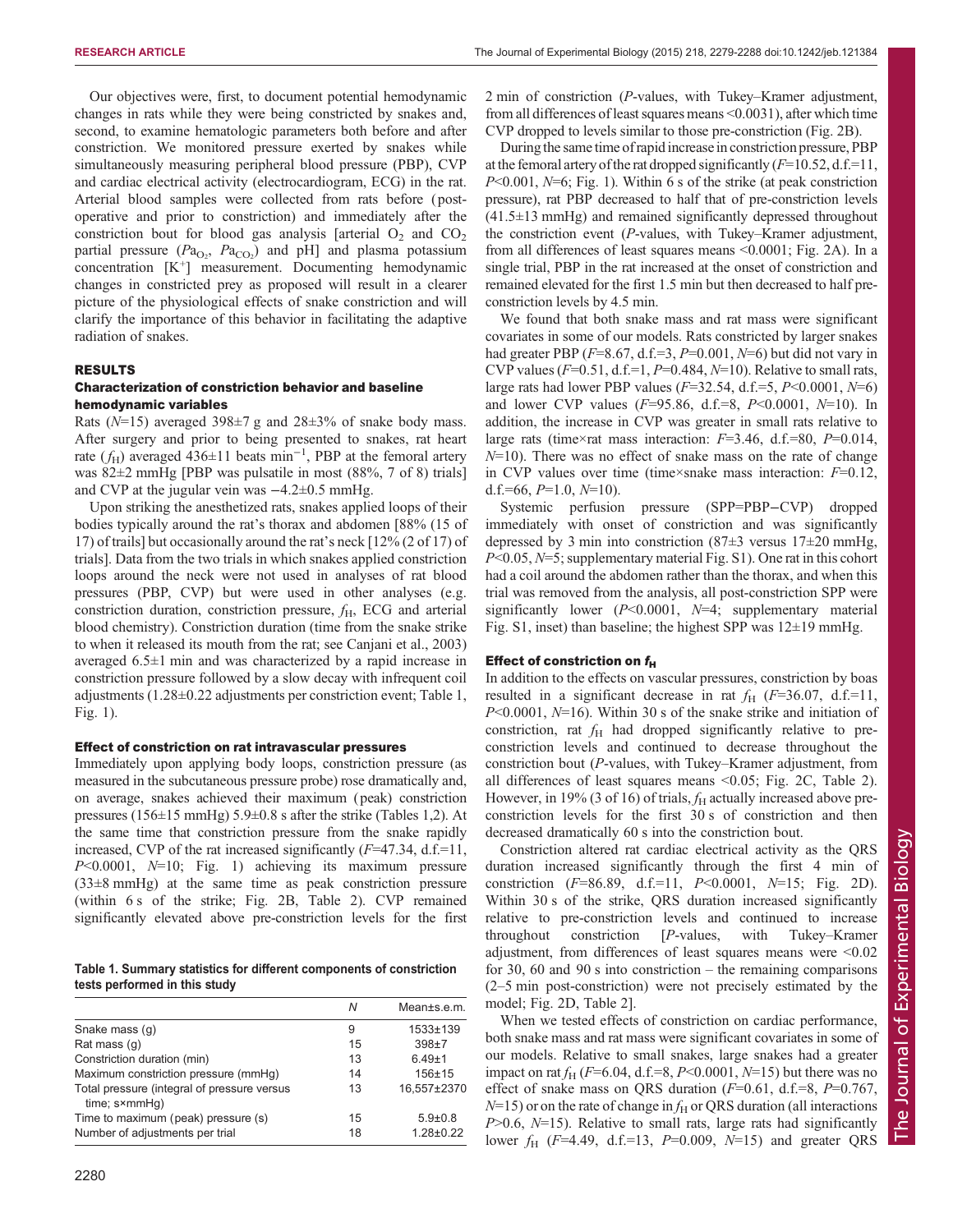<span id="page-2-0"></span>

Fig. 1. Mean (±s.e.m.) pressure recordings obtained while anesthetized rats (Rattus rattus) were constricted by boas (Boa constrictor). Constriction pressure exerted by snakes (black circles) was measured via a pressure probe inserted into the subcutaneous space on the left lateral aspect of the rat. Peripheral blood pressure (PBP, red triangles) was recorded via a vascular catheter inserted into the left femoral artery. Central venous pressure (CVP, blue squares) was obtained through a vascular catheter inserted into the jugular vein and advanced approximately 2.5 cm to the confluence of right and left cranial vena cavae. Inset: a representative constriction trial illustrating the coordinated depression of PBP (red line) and increase in CVP (blue line) with increasing constriction pressure (black line). This constriction event had a duration of 5.5 min; peak constriction pressure (115 mmHg) was recorded 16 s after the strike (time 0). Immediately prior to the strike, PBP was 81.0 mmHg (and pulsatile) then dropped to 24.3 mmHg at the peak of constriction pressure; CVP began at −4.8 mmHg and rose to 30.5 mmHg at the peak of constriction pressure.

duration ( $F=11.69$ , d.f.=13,  $P=0.0001$ ,  $N=15$ ). Additionally, QRS duration in large rats increased at a greater rate than in small rats (time×rat interaction:  $F=3.70$ , d.f.=123,  $P=0.01$ ,  $N=15$ ) but there was no effect of rat mass on the rate of change in  $f_H$  (time×rat interaction:  $F=0.85$ , d.f.=128,  $P=0.686$ ,  $N=15$ ).

Simultaneously comparing recorded ECG and vascular pressures from one representative trial can summarize the effect on rat cardiac performance of these constriction-induced changes in PBP and CVP ([Fig. 3](#page-4-0)). As circumferential pressure was applied to the rat's thoracic region, concomitant changes occurred to the rat's circulation and cardiac electrical activity. After surgery and before constriction began, rat PBP was pulsatile between 80 and 85 mmHg. After 30 s of constriction, PBP became non-pulsatile, decreased to below 26 mmHg, and remained low 60 s into constriction. Prior to constriction, CVP was −5 mmHg and increased to 4 mmHg 30 s into constriction, remaining above 3 mmHg at 60 s into constriction [\(Fig. 3](#page-4-0)). By the end of constriction, nearly all rats (91%, 10 of 11) demonstrated cardiac electrical dysfunction.

## Effect of constriction on blood chemistry

Arterial blood gasses, blood pH and plasma [K+] levels were all within normal range at the post-operative/pre-constriction time point. However, after the completion of the constriction bout (average of  $6.49 \pm 1$  min after initial strike), blood pH was significantly lower (7.0±0.03 versus 7.4±0.01;  $t=-13.44$ , d.f.=22,  $P<0.0001$ ,  $N=16$ ) and potassium levels were significantly higher  $(9.2\pm0.6$  versus  $4.8\pm0.2$  mmol  $1^{-1}$ ;  $t=7.52$ , d.f.=20,  $P<0.0001$ ,  $N=17$ ) than pre-constriction levels. Further, blood  $O<sub>2</sub>$  levels were significantly lower (89±16 versus 132±14 mmHg;  $t=-2.08$ , d.f.=30,  $P=0.05$ ,  $N=16$ ) and blood  $CO<sub>2</sub>$  levels were significantly elevated after constriction (86 $\pm$ 6 versus 40 $\pm$ 2 mmHg;  $t=7.38$ , d.f.=15,  $P \le 0.0001$ ,  $N=14$ ; [Fig. 4\)](#page-5-0).

## **DISCUSSION**

These data provide the first evidence of the physiological effects of snake constriction on the cardiovascular system of their prey. Our measures of blood pressures, calculation of systemic perfusion pressures, ECGs and blood chemistry in rats being constricted by snakes demonstrate a direct effect of constriction on hemodynamic and electrical aspects of rat cardiac activity. In response to constriction, anesthetized rats averaged a 6-fold increase in CVP, a 2-fold decrease in PBP and a 3.9-fold decrease in  $f_H$ . These significant hemodynamic changes were accompanied by a 4.8-fold increase in QRS duration, indicating a significant disruption of normal cardiac rhythm, and, by the end of constriction bouts (mean  $6.49\pm1$  min), nearly all rats (91%) showed evidence of cardiac

#### Table 2. Comparison of cardiovascular parameters of rats (Rattus rattus) as they were constricted by boas (Boa constrictor)

| Variable                         | N  | Post-surgery/<br>Pre-constriction | Peak constriction pressure | Post-strike    |                     |                 |
|----------------------------------|----|-----------------------------------|----------------------------|----------------|---------------------|-----------------|
|                                  |    |                                   |                            | l min          | 3 min               | 5 min           |
| Constriction pressure (mmHg)     | 14 |                                   | $156 + 15$                 | 78±8           | $46 + 8$            | $37\pm8$        |
| PBP (mmHg)                       | 6  | $82+2$                            | 42±13***                   | $43 \pm 10***$ | $36\pm8***$         | $28+7***$       |
| $CVP$ (mmHg)                     | 10 | $-4+1$                            | $33\pm8***$                | $20 \pm 6***$  | $7±4$ <sup>NS</sup> | $3\pm2^{NS}$    |
| $f_H$ (beats min <sup>-1</sup> ) | 16 | $436 + 11$                        | $399 \pm 12^{NS}$          | $265 \pm 12**$ | $155 \pm 15**$      | $112 \pm 19***$ |
| QRS duration (ms)                | 15 | $19 + 11$                         | $19 \pm 12^{NS}$           | $40±13***$     | 77±16***            | $87+21***$      |

Measurements were post-operative/pre-constriction, peak (maximum) constriction pressure, and 1 min, 3 min and 5 min post-strike. PBP, peripheral blood pressure; CVP, central venous pressure;  $f_H$ , heart rate.

The level of statistical significance is indicated:  $^{NS}P>0.05$ , \*\*0.01>P>0.001, \*\*\*P<0.001, from comparisons of least squares means relative to pre-constriction levels using a Tukey–Kramer adjustment for multiple comparisons.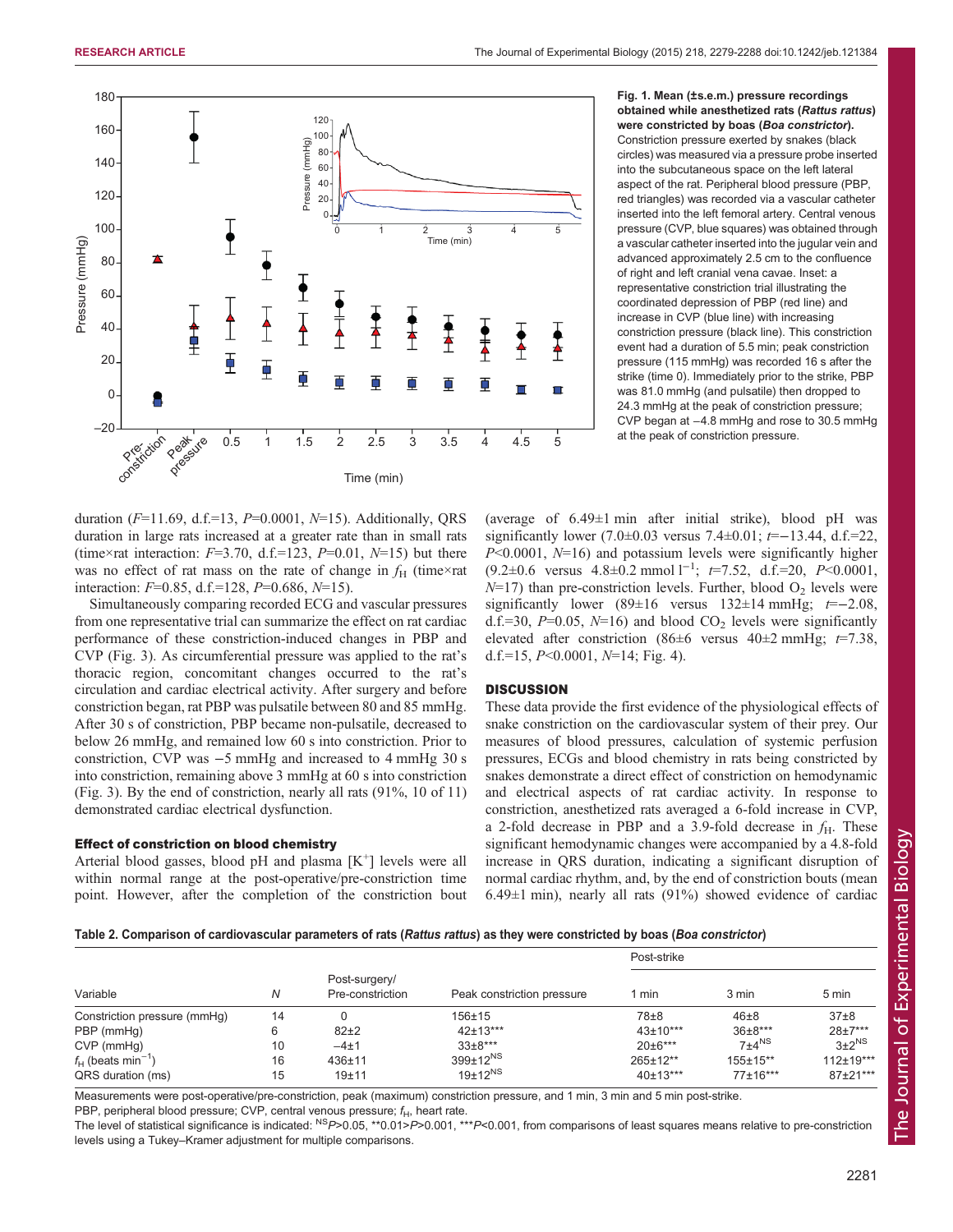<span id="page-3-0"></span>

Fig. 2. Hemodynamic and electrocardiographic data versus constriction time. (A) PBP (N=6), (B) CVP (N=10), (C) heart rate ( $f_H$ , N=16) and (D) QRS duration (N=15) of rats as a function of time of constriction by boas. Relative to pre-constriction levels, PBP significantly decreased while CVP significantly increased within 5.9 s of the strike and initiation of constriction.  $f_H$  became significantly reduced and QRS duration became significantly longer within 30 s of the strike and initiation of constriction.

electrical dysfunction. Further, constriction by snakes caused rats to become significantly acidotic and hyperkalemic but mildly hypoxic.

## Effect of constriction on CVP

In this study, anesthetized rats experienced a dramatic increase in CVP that corresponded precisely to an increase in applied external pressure from the snake's constriction coils. Within seconds, CVP

increased 6-fold to a level (33±8 mmHg) well above normal (∼1 mmHg; [Cui et al., 2008\)](#page-8-0) and remained elevated above 10 mmHg for at least 2 min. These constriction-induced increases in CVP likely had significant effects on cardiac output. For instance, return of systemic blood to the mammalian heart from the peripheral veins is a function of the pressure difference between the peripheral and central venous compartments divided by the resistance to this flow. Hence, right ventricular filling is a direct consequence. CVP, or pressure of blood in the proximal caudal and cranial cavae in mammals, is normally amongst the lowest of hydraulic pressures in the circuit ([Mohrman and Heller, 2010\)](#page-9-0). As such, PVP is higher than CVP to ensure adequate delivery of blood back toward the heart. This pressure difference typically ranges between 5 and 6 mmHg in rats ([Cui et al., 2008\)](#page-8-0) and thus even small changes in intra-thoracic pressures of 1 mmHg, as can occur during normal ventilation, slightly affect right end-diastolic filling volumes by altering CVP. However, when evaluated in the context of thoracic compression pressure exceeding 150 mmHg as we observed, a CVP of 33 mmHg would massively exceed PVP by almost 7-fold. That this occurs within a few seconds suggests that venous return to the right heart is greatly minimized or even halted. Within a few beats of the heart under these conditions, it follows that cardiac output from the left heart would also be minimized as the right and left hearts are in series.

Circumferential compression on the outside of a prey animal during constriction should be transmitted to the thoracic compartment and ultimately the pericardial space ([Kaplan et al.,](#page-8-0) [1995\)](#page-8-0). Many of the features of cardiac stress due to excessive external pressures seen in human and veterinary medicine therefore parallel some of the constriction-induced increases in CVP we report here. For instance, the pressure surrounding the heart is moderately increased during normal respiratory movements but can also reach dangerous levels with certain pathologies such as acute thoracic compression, constrictive pericarditis and pleural effusion; each of these can significantly impact vascular blood flow [\(Shamblin and McGoon, 1963;](#page-9-0) [Goldstein, 2004](#page-8-0)). Cardiac tamponade, or obstructive compression of the heart, occurs by rapid increases in pericardial pressure (15–30 mmHg in humans) typically induced by hemorrhage (hemopericardium) or effusion [\(Bolling and Stewart, 1997](#page-8-0); [Shoemaker, 2000\)](#page-9-0). During tamponade, pericardial pressure approaches diastolic pressures [\(Bolling and](#page-8-0) [Stewart, 1997\)](#page-8-0). As these pressures equilibrate, the ventricles no longer fill adequately and cardiac output will not meet metabolic demand; ultimately, death occurs. Studies support the idea that the proximal effect of pericardial tamponade is on venous return to the heart [\(Louie et al., 1995\)](#page-8-0). Indeed, pericardial pressures as low as just 3 mmHg above left ventricular diastolic pressure were sufficient to induce complete diastolic collapse in dogs [\(Schwartz et al., 1993](#page-9-0)); pressures slightly higher (10–20 mmHg) resulted in compression of the right atrium and great veins, leading to elevated pressures in the right atrium ([Fowler and Gabel, 1985, 1987](#page-8-0)). Thus, even modest pressures at the level of the pericardium can induce significant cardiovascular effects. That we found constriction pressures in excess of 150 mmHg suggests rats experienced a more substantial increase in pressure surrounding the heart, leading to the massive increase in CVP.

In our study, some of the snakes applied loops of their bodies around the abdomen of the rats and thus applied circumferential compression directly to the abdominal region. Positive pressure around the abdominal compartment, consistent with elements of the clinically relevant abdominal compartment syndrome (ACS), has a number of pathophysiological effects including a dramatic decrease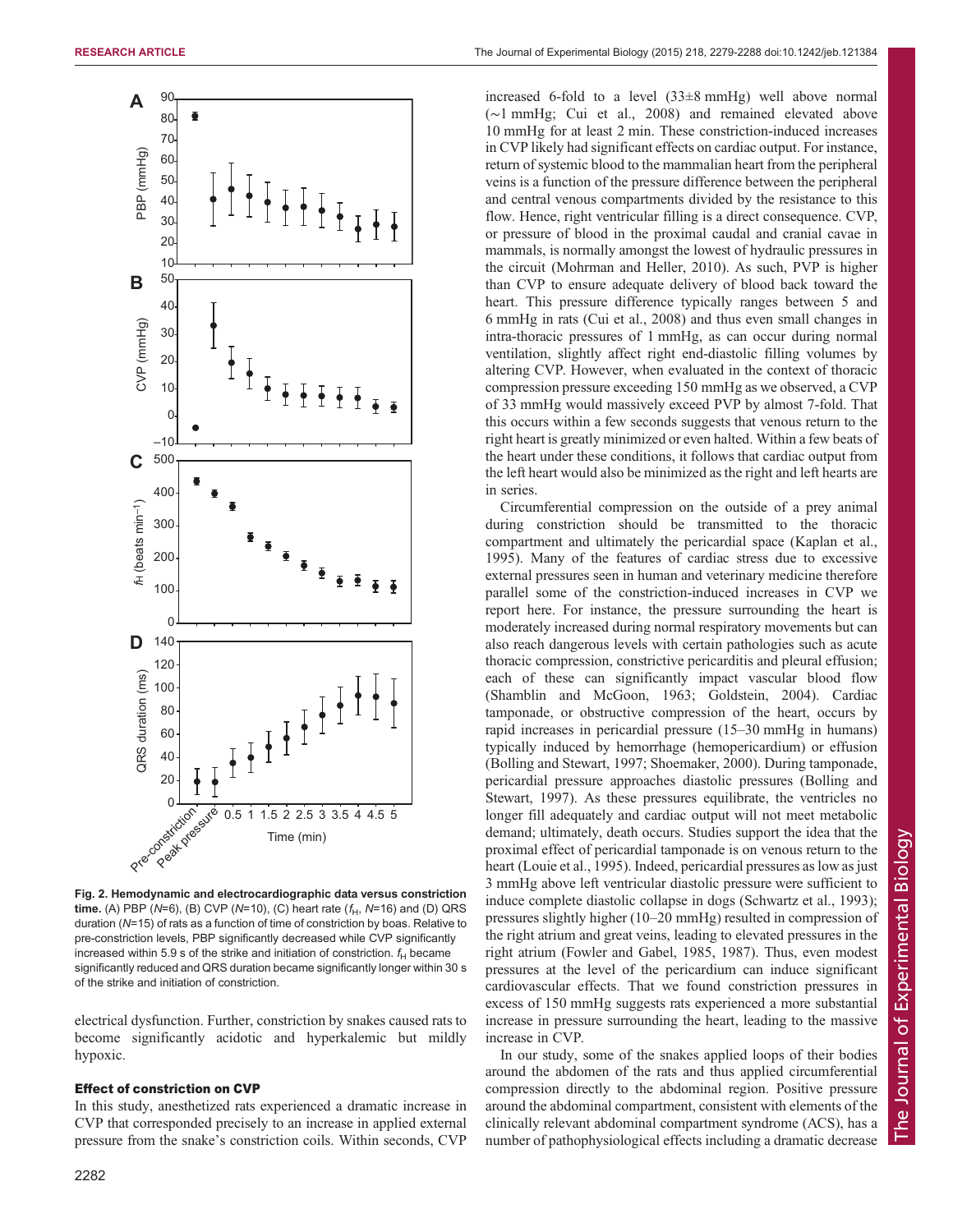<span id="page-4-0"></span>

Fig. 3. Example of constriction pressure, electrocardiogram (ECG), PBP at the femoral artery and CVP at the jugular vein recorded from an anesthetized rat constricted by a boa. This constriction bout was 1.9 min in duration and a maximum constriction pressure of 207.2 mmHg occurred 5.4 s after the strike. Note that the scaling of axes varies for different parameters between time points for clarity. PBP was pulsatile prior to constriction and became non-pulsatile within seconds of the snake applying force to the rat; this pattern characterized 7 of 8 constriction trials.

in cardiac output [\(Burch et al., 1996\)](#page-8-0). While we did not directly measure intra-abdominal or post-caval pressures, it is possible that the abdominal constriction coils contributed to significant venous insufficiency. Investigations using animal models have isolated the cause of the decrease in cardiac output during ACS to be reduced venous return, increased peripheral resistance, or both [\(Burch et al.,](#page-8-0) [1996](#page-8-0)). For instance intra-abdominal pressures of 40 mmHg in dogs were sufficient to induce a 1.6-fold increase in right atrial pressure and a 3.3-fold increase in venous resistance [\(Kashtan et al., 1981\)](#page-8-0). These studies support the idea that direct pressure on either the heart (via thoracic constriction loops) or the abdominal compartment (via abdominal constriction loops) could induce the 6-fold increase in CVP we observed in rats during constriction, ultimately leading to impairment of circulation.

## Effect of constriction on PBP

At the same time that rat CVP reached its maximum, rat PBP fell to its minimum. PBP at the level of the femoral artery in the rat dropped 2-fold in the first 6 s of the strike and remained depressed throughout the constriction bout. Like the spike in CVP, the precipitous drop in rat PBP precisely matched the sharp increase in constriction pressure from the snake. As the catheter measuring arterial pressure was placed at the femoral artery, the pressures measured were distal to the thoracic or abdominal compartment and imply constriction has immediate consequences on the peripheral blood flow.

The sharp drop in PBP was consistent with our predictions and mimics the effects of cardiogenic shock induced by excessive pericardial pressure. Pericardial pressure of just 3 mmHg generated by cardiac tamponade leads to significant and rapid decreases in ventricular filling and, as mentioned previously, may have the most direct effect on venous return ([Schwartz et al., 1993](#page-9-0)). However, regardless of the proximate effect, excessive pressure on the heart leads to a decrease in cardiac output and ultimately a dramatic and significant decrease in systemic blood pressure ([Louie et al., 1995\)](#page-8-0). Thus, the precise match of increased constriction pressure (as measured with our external pressure probe) with both increased CVP and decreased PBP (as measured with internal vascular catheters) is consistent with elevated intrapericardial and/or pleural pressures in our rat model [\(Fowler and Gabel, 1987; Kaplan et al.,](#page-8-0) [1995\)](#page-8-0). The combined effect of high CVP and low PBP resulted in systemic perfusion pressures below 25 mmHg and strongly suggests an outcome of systemic ischemia. The lack of pulsatility in PBP we observed immediately following constriction is consistent with the idea that tissue ischemia follows snake constriction (Fig. 3). Other studies would also support ischemia as a consequence of constriction. For instance, in studies on dogs, pleural pressures of 60 mmHg were sufficient to induce myocardial ischemia through reduction in coronary artery perfusion ([Fessler et al., 1990\)](#page-8-0).

Additionally, if arterial pressures in the carotid and basilar arteries feeding the brain match those in the femoral artery seen here, rats could become unconscious within seconds ([Rossen et al., 1943\)](#page-9-0). The possibility that thoracic compression leads to brain ischemia is supported by previous research [\(Schurr et al., 1995\)](#page-9-0). For instance, to study how the brain responds to extended periods of hypoxia, neuroscientists frequently induce cerebral ischemia in rats using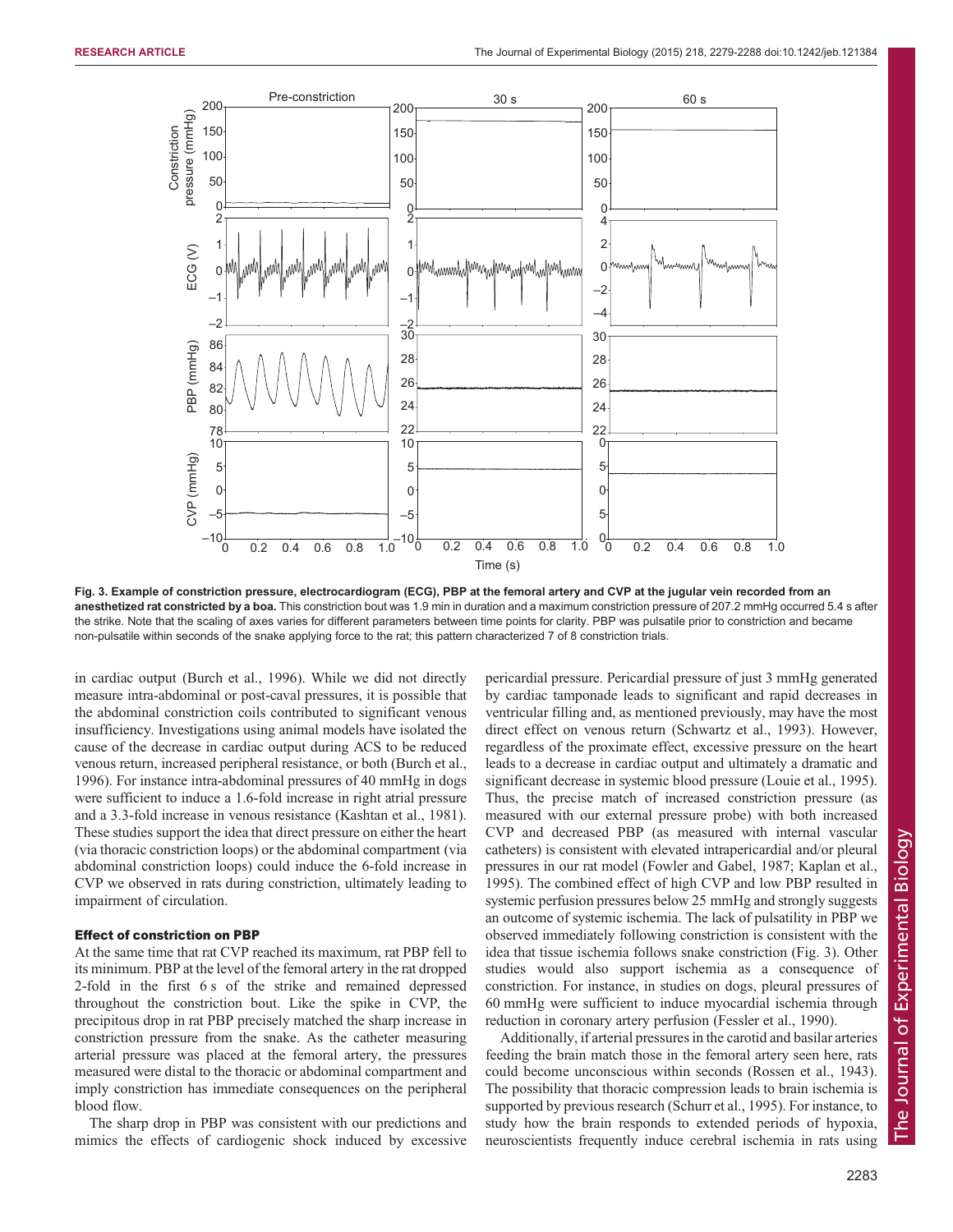<span id="page-5-0"></span>

Fig. 4. Blood pH (N=16), [K<sup>+</sup>] (N=17),  $P_{\rm{CO}_2}$  (N=16) and  $P_{\rm{O}_2}$  (N=14) levels of rats post-operative (pre-constriction) and immediately after being constricted by boas (post-constriction). t-tests comparing pre- and postconstriction means revealed significant differences among the variables:  $*P=0.05$ ,  $**P<0.0001$ .

hydraulic chest compression; absence of blood flow to the brain is then confirmed by abolition of cerebral electrical activity (e.g. [Edmonds et al., 1989](#page-8-0)). Thus, we believe that a rapid induction of syncope via brain ischemia may be a key mechanism of snake constriction. Through this process, prey could be immobilized and any retaliation would be swiftly eliminated. Counter-attacks by prey, which often possess claws and teeth capable of inflicting fatal wounds ([Frye, 1992](#page-8-0)) and can exceed the snake's own body mass, is a valid concern given the proximity of the struggling prey. In contrast, venomous viperid snakes attack in relative safety: in one swift motion they strike out from ambush locations, inject their

venom and retract their heads, thus allowing their prey to struggle and die a safe distance away ([Kardong and Bels, 1998\)](#page-8-0). Additional experiments to record blood flow in carotid arteries and electroencephalography data of rats being constricted by snakes would help to clarify the importance of these ideas.

While we did not measure aortic root/arch pressure it is also likely that thoracic constriction pressure generated larger than normal increases in cardiac afterload, therefore resulting in the decreased PBP we observed. Indeed, intrapericardial pressures of 10 mmHg caused a significant decrease in aortic root pressure in dogs ([Fowler](#page-8-0) [and Gabel, 1987\)](#page-8-0). Combined with a greatly reduced ventricular filling that reduces cardiac output, increases in afterload would make the chances of generating enough ventricular pressure to open the aortic semilunar valves far more difficult. We note that these constriction-induced afterload pressure increases would not need to be very great, as ventricular filling volume and therefore ventricular systolic pressure would be quite low because of a compressioninduced reduction in sarcomere length (i.e. the Frank–Starling mechanism; [Mohrman and Heller, 2010](#page-9-0)). Thus, the dramatic decrease in rat PBP we observed could have been caused by a rapid onset of supra-systolic blood pressure in the aortic root/arch; this would make opening the aortic semilunar valves impossible, resulting in systemic and cardiac ischemia. Future investigations should include aortic root/arch pressure monitoring during constriction to confirm this notion.

## Effect of constriction on blood chemistry

Arterial blood chemistry in the left ventricle was profoundly altered following thoracic constriction. While pre-constriction values for  $Pa<sub>O</sub>$ ,  $Pa<sub>CO</sub>$ , pH and [K<sup>+</sup>] were well within normal range for our rats,  $Pa_{CO_2}$ , pH and  $[K^+]$  were each squarely within pathological range post-constriction. The elevations of  $Pa_{CO_2}$  and  $[\hat{K}^+]$  and depression of pH are typical of those routinely observed during resuscitation from cardiac arrest [\(Makino et al., 2005; Le Guen et al.,](#page-8-0) [2011\)](#page-8-0). Additionally, during constriction,  $Pa<sub>O2</sub>$  fell significantly. However, the value of  $Pa<sub>O2</sub>$  post-constriction of 89 mmHg equates to ~95% peripheral capillary oxygen saturation (Sp<sub>O2</sub>; [Goodgame](#page-8-0) [et al., 2012\)](#page-8-0). Thus, although  $Pa<sub>O</sub>$ , significantly decreased after constriction, the post-constriction  $Pa<sub>O<sub>2</sub></sub>$  level suggests that systemic hypoxemia is not a significant factor in death due to snake constriction. This does not rule out the possibility that a depletion of blood oxygen worked in concert with other pathologies, such as decreased perfusion, to exacerbate tissue ischemia.

Our post-constriction arterial chemistry values are consistent with metabolic acidosis and may be derived from under-perfusion of systemic tissue and/or progressive metabolic failure of the ventricular endocardium. Regardless of the source, we would expect each to be consistent with an increase in lactic acid production from anaerobic metabolism. The addition of non-volatile acid (e.g. lactic acid)-donating hydronium ions to the blood would drive the equilibrium reaction (hydration of carbon dioxide) to the left and thus drive  $CO<sub>2</sub>$  out of solution. This would explain the dramatic increase in  $Pa<sub>CO</sub>$ , we observed in rats post-constriction. As we did not sample arterial blood for lactate, it is impossible to confirm lactate as the cause of these changes and we suggest future experiments measure blood lactate levels. Indeed, rats became significantly acidotic after being constricted by snakes. Remarkably, pH levels observed in rats post-constriction meet or exceed the drop in pH seen in rats after 3 h+ of hemorrhagic hypotension ([Torres](#page-9-0) [et al., 2004\)](#page-9-0).

Increases in free potassium post-constriction are also consistent with cell energy failure and could originate from either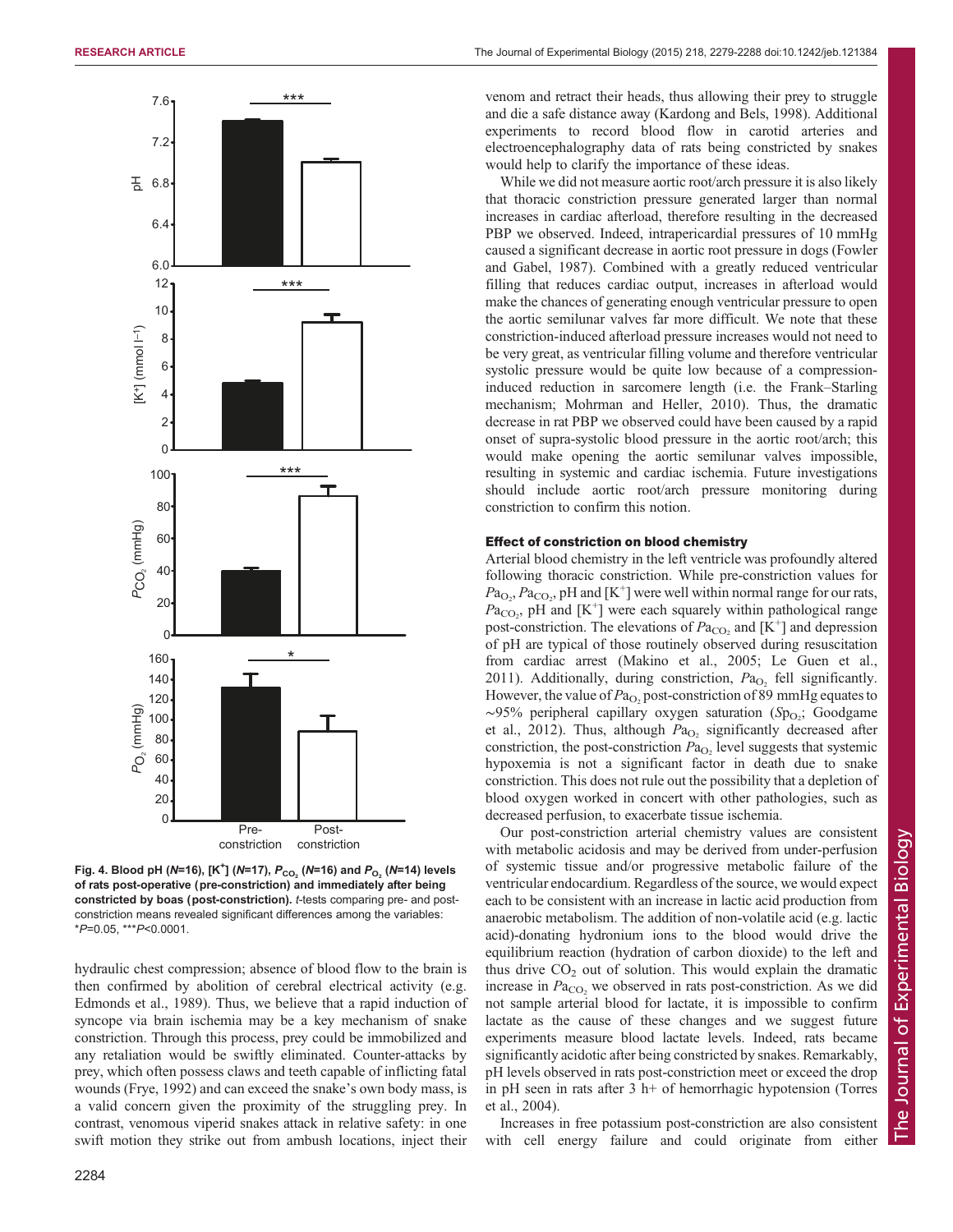endocardium/subendocardium ischemia or blood returning to the heart from distant ischemic tissues, or both. Although the source of the excess blood potassium is unclear to us, evidence from experiments inducing shock in rats suggests this could be attributed to hepatic ischemia. During hemorrhagic shock the liver experiences the most severe reduction in  $V_{\text{O}_2}$  ([Ba et al., 2000\)](#page-8-0), as well as a significant reduction in blood flow [\(Schlichtig et al.,](#page-9-0) [1991](#page-9-0)). Relative to other organs, the liver therefore appears to be most susceptible to regional ischemia [\(Ba et al., 2000\)](#page-8-0). Regardless of the source, hyperkalemia levels of 9 mmol  $l^{-1}$  of K<sup>+</sup> in our rats post-constriction are similar to those found at death in other studies [\(Van der Meer et al., 1986](#page-9-0); [Johnson et al., 1996](#page-8-0)). If this amount of  $K^+$  is allowed to perfuse tissues (i.e. cardiac myocardium from coronary arteries), it would begin to depolarize excitable membranes in cardiac muscle tissue.

While these  $K^+$  levels may be lethal and most certainly would cause cardiac dysrhythmia [\(Van der Meer et al., 1986](#page-9-0)), we do not believe hyperkalemia was the proximate cause of cardiac failure in the constricted rats. We measured blood  $K^+$  levels at only two time points: before and after the constriction bout. Therefore the level of  $K^+$  at other time points is unknown. If the  $K^+$  is a result of crush injury and/or tissue ischemia, the flood of  $K^+$  may have occurred after cardiac dysrhythmia was initiated. In contrast, the swift increase in CVP and decrease in PBP occurred within seconds of the snakes' strike and initiation of coil formation; we believe these to have a more proximate role in causing death.

## Effect of constriction on cardiac electrical function

The effect of snake constriction was clearly manifest in the rat ECG as  $f<sub>H</sub>$  significantly decreased (a 3.9-fold decrease; bradycardia) within 30 s of the strike and continued to decrease throughout the constriction bout. However, the heart not only slowed but also showed evidence of an abnormal rhythm. At the same time that  $f_H$ decreased, QRS duration increased rapidly (it was significantly higher than pre-constriction levels within 30 s of the strike) and continued to increase throughout constriction. These changes in  $f<sub>H</sub>$ and QRS are not trivial and indicate a rapid and devastating impact on cardiac function within 30 s of the start of constriction.

The profound bradycardia we observed could have been induced by a number of conditions including but not limited to hyperkalemia or myocardial ischemia. However, the swift appearance of the bradycardia (halving of resting  $f_H$  by 1.5 min of constriction) suggests a more rapid cause. We propose that bradycardia in constricted rats may have been due to the immediate response of the arterial baroreceptor reflex ([Mohrman and Heller, 2010\)](#page-9-0). When mean arterial blood pressure is elevated beyond an accepted limit, parasympathetic outflow from baroreceptors in the aortic arch and carotid bodies quickly reduces  $f<sub>H</sub>$  (bradycardia) while central suppression of vascular sympathetic outflow drives arterial vasodilatation. If constriction loops located directly over the heart transmitted external pressures to the thoracic cavity and ultimately to the aorta, this increased pressure could have stimulated the aortic arch baroreceptors to induce bradycardia. Interestingly, our results are consistent with recent work in rats showing that the baroreceptors found in the aortic arch play a dominant role in controlling the cardiac  $(f_H)$  component of the baroreflex while the carotid baroreceptors tend to drive inhibition of sympathetic outflow to the vasculature ([Pickering et al., 2008\)](#page-9-0). Although our results are limited in this regard, two of the three rats that responded with an increased  $f_H$  (tachycardia rather than bradycardia) were constricted around the neck, not the thorax. With circumferential compression applied to the neck, baroreceptors in the aortic arch may have been relatively unaffected by direct compression and instead responded to a depression in systemic arterial pressure, resulting in an initial increase in  $f_H$ . The degree to which each baroreceptor bed was stimulated was not explicitly evaluated in our study and thus the actual proximate cause of the bradycardia remains unresolved. Regardless, sustained bradycardia without offsetting increases in contractility or adequate ventricular filling (as described above) suggest a profoundly reduced cardiac output in the rat in the early phases of thoracic constriction. Coupled with high aortic pressures due to constriction, it is unlikely that the minimized cardiac output would be enough to perfuse the coronary arteries. Given the high mass-specific metabolic rate of rat cardiac muscle, this ischemia would rapidly begin to cause heart cell failure, further weakening contractility and altering normal electrical activity.

The QRS complex is the most conspicuous part of an ECG and represents ventricle depolarization. Abnormal widening of the QRS interval (increased duration) indicates a slowing of the depolarization impulse and a progressive loss of right to left ventricle depolarization synchrony, and suggests either a malfunctioning of the conducting fibers themselves (often referred to as a bundle branch block) due to injury or altered blood electrolyte concentrations specifically elevated  $K^+$  (hyperkalemia). Hence, the cause of QRS widening in constricted rats could be the elevated blood  $K^+$  (regardless of its source) that was detected in our rats at the end of constriction. However, our data (ECG panels of [Fig. 3\)](#page-4-0) are also in line with recent work by [Bao et al. \(2011\)](#page-8-0), who demonstrated that low flow ischemia in rat hearts (flow decreased from 10 to 2 ml min−<sup>1</sup> ) significantly prolonged QRS duration by activation of  $K_{ATP}$  channels. [Yet, in contrast with [Bao et al. \(2011\),](#page-8-0) the rate of QRS widening was more rapid in our experiments and implies a more severe depression in coronary flow in constricted rats.] We also recognize the possibility of a synergetic influence of myocardial ischemia and hyperkalemia on the heart electrical activity during constriction.

### Conclusion

Our results suggest that boas are subduing and killing their prey during constriction by significantly affecting the prey's cardiovascular system. The snakes accomplish this by encircling their prey with loops of their bodies; pressure is then generated when this coil is reduced in diameter [\(Greene and Burghardt, 1978; Mehta and](#page-8-0) [Burghardt, 2008](#page-8-0)). We believe that this circumferential compression generated by snake constriction is especially effective because of the efficiency of energy transfer from this geometric shape change [\(Halperin et al., 1993\)](#page-8-0). When significant constriction pressure was placed on the rat's thoracic or abdominal region, CVP increased and PAP decreased almost immediately, presumably due to increased thoracic and/or abdominal pressures. Concurrently, constriction led to significant hyperkalemia and acidosis in the rats. Cardiac electrical dysfunction, as evidenced by bradycardia and widening of the QRS interval, followed these cardiovascular changes and supports the idea that snake constriction reduces the perfusion of vital organs. Organs such asthe liver, brain and heart would be the first to succumb to rapid tissue hypoxia because of their high metabolic rates; the rapid widening of the QRS interval provides direct evidence that the cardiac muscle is indeed affected by such ischemia within the first 30 s of constriction. That our rats were under the influence of barbiturate anesthetic drugs (therefore effectively reducing the metabolic demand of the tissues), yet were still significantly impacted by constriction strongly suggests that these effects on non-anesthetized rats would be even more rapid. However, we do note that [Tucker et al. \(1982\),](#page-9-0) using a different strain of rats (Munich–Wistar), reported that the use of the anesthetic thiobutabarbital (Inactin) correlated with a higher than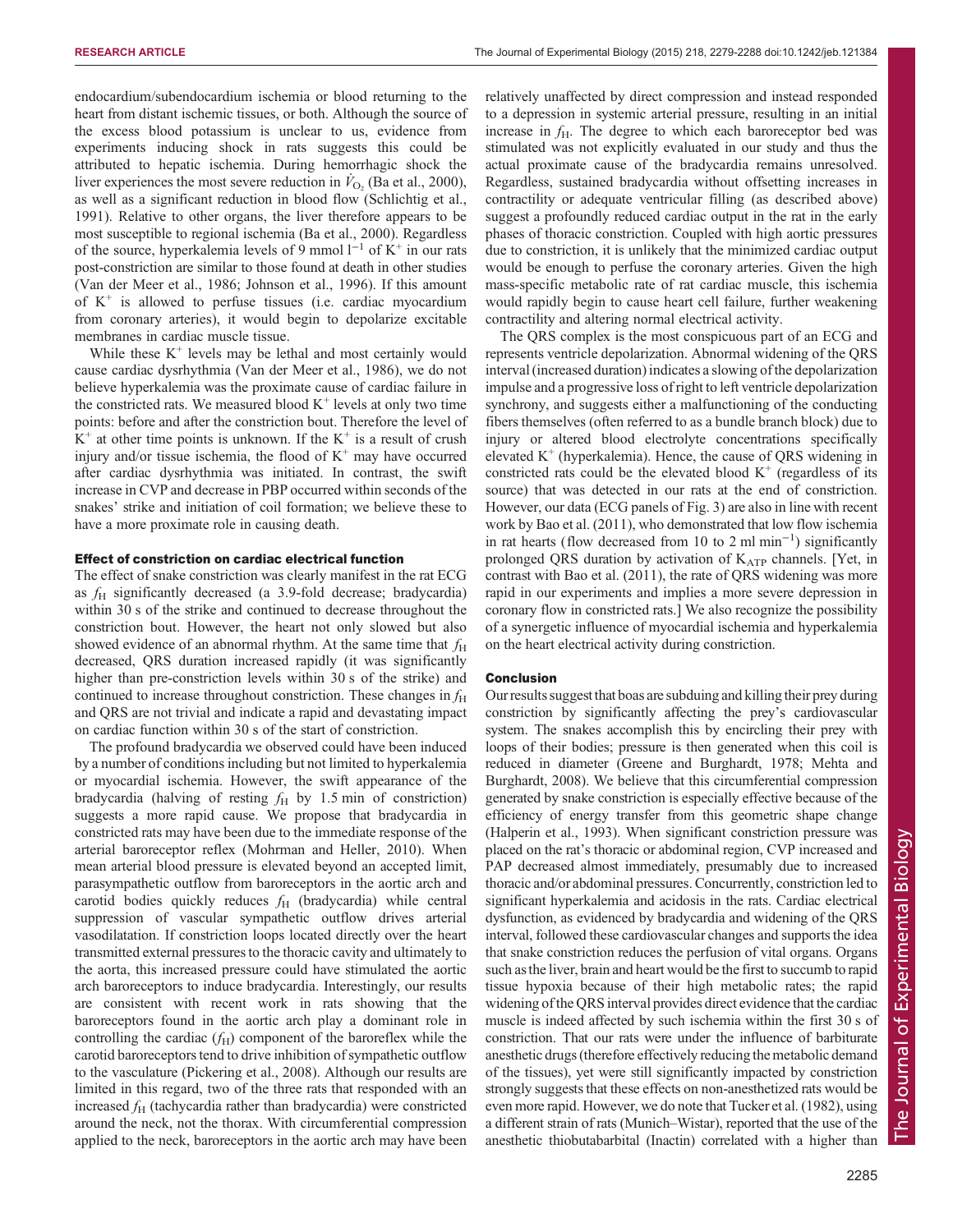normal systemic adrenergic activity. If our anesthetized rats were similarly affected, non-anesthetized rats may respond more similarly to anesthetized rats as non-anesthetized rats should have a strong adrenergic response to being bitten and then crushed by loops of a snake's body.

In contrast, the tissues of ectothermic prey species should be less affected by constriction as they possess lower vascular pressures and a greater resistance to hypoxia [\(Pough, 1983;](#page-9-0) [Hardy, 1994\)](#page-8-0). Dispatching ectothermic prey may require constriction bouts of greater duration, for which there is some evidence (e.g. [Pope, 1961](#page-9-0); [Reed et al., 2006\)](#page-9-0). Regardless, the greater reliance on anaerobic respiration causes ectotherms to fatigue more quickly ([Pough, 1983\)](#page-9-0) and therefore, as [Hardy \(1994\)](#page-8-0) suggested, constriction may function to simply immobilize rather than kill ectothermic prey prior to being consumed. Interestingly, [Wang et al. \(2001\)](#page-9-0) showed that snake blood pressure increased during a constriction event. A potentially fruitful future study could involve simultaneously measuring both predator (snake) and prey (both endothermic and ectothermic) cardiovascular function during snake constriction.

These results are also consistent with our previous work demonstrating that boas are capable of detecting the prey's heartbeat during constriction and meter their constriction effort based on this [\(Boback et al., 2012\)](#page-8-0). However snakes in the current study released some rats prior to achieving asystole in the ECG. As our past experiments demonstrated that snakes are responding to the mechanical movement rather than the electrical activity of the heart [\(Boback et al., 2012\)](#page-8-0), the current results suggest that snakes may actually be inducing pulseless electrical activity and therefore release prey precisely when they have achieved irreversible cardiac failure. Indeed, electromechanical dissociation of the rat heart has been demonstrated in prior studies as mechanical asystole was achieved  $244\pm22$  s after asphyxiation was induced while the electrical activity of the heart continued for at least 10 min ([Hendrickx et al., 1984\)](#page-8-0). Our results also suggest that even if prey are successful in escaping while being constricted, an excessive flood of blood  $K^+$  as we observed could result in lethal hyperkalemia ([Van der Meer et al., 1986](#page-9-0); [Blaisdell, 2002\)](#page-8-0). While the precise mechanisms of death remain obscure, it is clear that circumferential pressure on the prey's thorax and/or abdomen has severe impacts on cardiovascular function. Our results are in complete agreement with the ideas of McLees (1928) and [Hardy \(1994\):](#page-8-0) rather than suffocation, circulatory arrest may be the most proximate cause of death during snake constriction.

# MATERIALS AND METHODS

## Animals

Experiments were performed on 24 male Wistar rats (350–475 g) purchased from Charles River Laboratories Inc. (Wilmington,MA, USA) and maintained on an ad libitum diet of commercial rodent chow (Mazuri Rodent Diet) and tap water in standard rat tubs (17×10.5×7 in, ∼43×27×18 cm) with wire lids. Prior to surgical procedures, food, but not water, was withheld from rats for 12 h. On the morning of surgery, rats were weighed on an electronic balance and were matched with snakes so that rats were the same relative size (25% of snake's mass) for all constriction tests. Boas (B. constrictor) were wild-caught in Belize, Central America, and maintained in a reptile facility (28±2°C, 60% relative humidity) on a diet of dead rats and chicks. We tested both wild-caught and captive-born (F1 generation) snakes in these tests. To ensure animals had similar readiness to feed, all snakes were a minimum of 14 days post-fed prior to being used in constriction tests.

#### Anesthesia

Anesthesia was induced in rats with inhaled isoflurane and then maintained with Inactin (thiobutabarbital sodium salt hydrate solubilized in saline immediately prior to each use) injected intraperitoneally (i.p.) with an initial dose of 120 mg kg−<sup>1</sup> . Inactin was selected as the optimal anesthetic for our

purposes because it is a long-acting (3–4 h; [Vasthare et al., 1988](#page-9-0); [Phillipson](#page-9-0) [et al., 2008\)](#page-9-0) injectable barbiturate, with a minimal effect on the cardiovascular system [\(Polakowski et al., 2004\)](#page-9-0). Because anesthesia inhibits voluntary skeletal muscle, we could eliminate muscular movement and struggling of the rats as a potential confounding variable on constriction behavior [\(Moon,](#page-9-0) [2000\)](#page-9-0). After injection with Inactin, rats were monitored and maintained at Stage III, Plane 1 of surgical anesthesia as judged by loss of palpebral reflex, insensitivity to deep periosteal pain, and continued and obvious spontaneous ventilation. When necessary, additional quarter doses of Inactin were administered i.p. to maintain this level of anesthesia.

#### ECG lead placement

Once under anesthesia, rats were moved to a surgical table and placed on a heating blanket to maintain normal body temperature (38°C; [Suckow et al.,](#page-9-0) [2006\)](#page-9-0). Rats were shaved with clippers at all operative sites. Three electrodes [Grass Ag (silver cup), Grass Technologies, West Warwick, RI, USA] were placed subcutaneously via stab wounds oriented in an equilateral triangle on the ventral thorax to continually record ECG. Electrode cups were affixed with suture and wounds were sutured closed using 4-0 silk. Leads were externalized via trochar to a common exit wound located in the right upper abdominal quadrant and were attached to an ECG cable. ECG was recorded using AcqKnowledge software (v 3.9, Biopac Systems Inc., Goleta, CA, USA) at a rate of 2000 Hz.

### Constriction pressure

A hydraulic pressure probe measuring constriction pressure was constructed of Tygon tubing [20 cm in length,  $1/4$  in o.d. $\times 1/16$  in i.d. (6.4 $\times 1.6$  mm); Sarns Inc., 3M, Ann Arbor, MI, USA) capped with a 3-way stopcock on one end and a plastic plug on the other. The probe was filled with water and connected to a pressure transducer (Gould/Stratham P23XI). Following a four-point calibration and drift test (mercury manometer), the probe was placed subcutaneously on the left dorsolateral side perpendicular to the diaphragm. Constriction pressure was recorded using AcqKnowledge software (v 3.9, Biopac Systems Inc.).

## Vascular catheters

Intravascular pressures (PBP and CVP) were recorded continuously via femoral artery and jugular vein catheterization, respectively. The jugular vein was catheterized with PE50 affixed to surgical Tygon tubing and advanced approximately 2.5 cm to the confluence of right and left cranial vena cavae. The left femoral artery was catheterized with a 24-guage IV catheter and needle (Angiocath, Abbott Laboratories, Abbott Park, IL, USA) inserted proximal to the popliteal artery bifurcation and distal to the epigastric branch. Catheters were filled with saline and connected to multipoint-calibrated pressure transducers (Gould/Statham P23Xl). Pressure was recorded using AcqKnowledge software (v 3.9, Biopac Systems Inc.).

#### Arterial blood chemistry

Following ECG lead placement, pressure probe insertion and vascular catheterizations, a pre-constriction arterial blood sample (∼0.25 cc) was obtained from the femoral artery and immediately analyzed using an IRMA blood gas analyzer (2000 series, Edison, NJ, USA). After removal of the blood sample, an infusion plug (intermittent infusion plug 0.1 ml, Tyco Healthcare, Covidien, Mansfield, MA, USA) was secured to the femoral artery catheter. A 19-guage catheter needle and IV tubing (winged infusion set with 30 cm tubing, Terumo Surflo, Somerset, NJ, USA) was inserted through the infusion plug septum and secured with suture. This technique enabled a pre-surgical blood draw and pressure monitoring from a single catheterization. Immediately after the constriction bout, a post-constriction blood sample was taken from the rat's left ventricle or the aortic arch for blood gas analysis.

## Constriction

Instrumented rats were presented to snakes head first, as snakes typically strike the anterior region of their prey ([Kardong, 1992; Mehta and](#page-8-0) [Burghardt, 2008\)](#page-8-0). Once a strike occurred, the snakes applied loops of their bodies around the rats and proceeded to constrict. Rats remained with the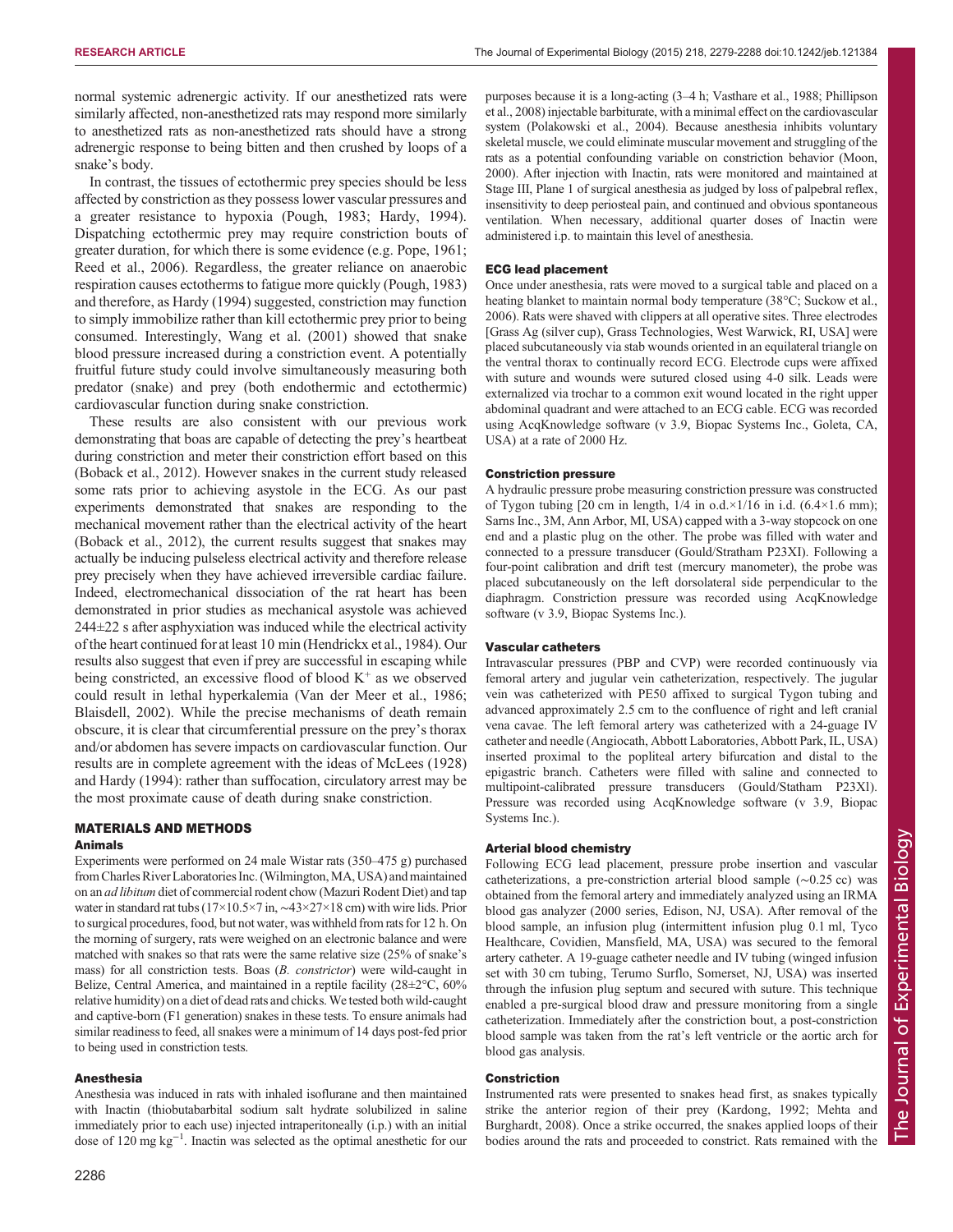<span id="page-8-0"></span>snakes until the snake disengaged its mouth and began to release its coil, at which point the rat was removed. In a pilot study, we found that constriction pressure decreased sharply just prior to snakes removing their mouths (S.M.B., Allison E. Hall, K.J.M., Amanda W. Hayes, Jeffrey S. Forrester and C.F.Z., unpublished data) and coincided with the start of prey inspection behavior (Canjani et al., 2003). A post-mortem necropsy confirmed catheter and ECG placements. Snakes were then fed a second non-instrumented, intact rat. All constriction experiments were conducted in a constant temperature room of 28±2°C with 50% relative humidity.

## Data analysis

Arterial and venous pressures were measured at 30 s time intervals throughout the constriction event and were analyzed using mixed linear models in SAS 9.3 (SAS Institute Inc., Cary, NC, USA). For our mixed procedures, PBP and CVP were our dependent variables, time was a fixed effect, and individual snake and rat were treated as random effects (in separate models) to account for repeated measurements on individuals. We examined the influence of snake and rat body mass on our dependent variables by testing these as covariates. When we found a significant effect of time, we tested for differences within this effect using the LSMEANS statement with a Tukey–Kramer adjustment for multiple comparisons. Specifically, to examine how PBP and CVP changed throughout the constriction event, we compared values with pre-constriction (i.e. baseline) levels using the DIFF=CONTROL option in the LSMEANS statement.

At 30 s time intervals, average  $f_H$  was calculated over 5 s time intervals. For these same time intervals, we calculated QRS duration as the average of five QRS waves. These post-test analyses were managed using AcqKnowledge software (v 3.9, Biopac Systems Inc.). Changes in mean  $f<sub>H</sub>$  and QRS durations during constriction were determined using mixed models described above but with  $f_H$  and QRS duration as dependent variables, time as a fixed effect, and individual snake and rat as random effects to account for repeated measurements on individuals.

Pre- and post-constriction arterial blood chemistry values were compared using paired *t*-tests. When variance around means was significantly different, we used the Satterthwaite test for unequal variances. We analyzed a total of 18 constriction trials using nine individual snakes and we report means±s.e.m. as our measure of central tendency.

#### Acknowledgements

We thank T. M. Arnold, C. C. Loeffler and J. D. Styrsky for their encouragement and critical discussions during the early phases of this work. Previous versions of the manuscript were significantly improved by L. D'Alecy, A. K. Travisano and an anonymous reviewer. Animal care and technical support were provided by K. Landis and M. Potthoff.

#### Competing interests

The authors declare no competing or financial interests.

#### Author contributions

S.M.B., K.J.M., E.L.B.and C.F.Z. conceptualized and designed the study. S.M.B., K.J.M., K.A.W., P.M.M., E.L.B. and C.F.Z. performed experiments. S.M.B., K.J.M. and C.F.Z. analyzed the data and developed the manuscript. S.M.B. prepared the figures and tables.

#### Funding

This research received no specific grant from any funding agency in the public, commercial, or not-for-profit sectors.

## Supplementary material

Supplementary material available online at <http://jeb.biologists.org/lookup/suppl/doi:10.1242/jeb.121384/-/DC1>

#### References

- [Ba, Z. F., Wang, P., Koo, D. J., Cioffi, W. G., Bland, K. I. and Chaudry, I. H.](http://dx.doi.org/10.1097/00003246-200008000-00026) (2000). [Alterations in tissue oxygen consumption and extraction after trauma and](http://dx.doi.org/10.1097/00003246-200008000-00026) [hemorrhagic shock.](http://dx.doi.org/10.1097/00003246-200008000-00026) Crit. Care Med. 28, 2837-2842.
- [Bao, L., Kefaloyianni, E., Lader, J., Hong, M., Morley, G., Fishman, G. I., Sobie,](http://dx.doi.org/10.1161/CIRCEP.111.964643) E. A. and Coetzee, W. A. [\(2011\). Unique properties of the ATP-Sensitive K+](http://dx.doi.org/10.1161/CIRCEP.111.964643) [channel in the mouse ventricular cardiac conduction system.](http://dx.doi.org/10.1161/CIRCEP.111.964643) Circ. Arrhythm. [Electrophysiol.](http://dx.doi.org/10.1161/CIRCEP.111.964643) 4, 926-935.
- Blaisdell, F. W. [\(2002\). The pathophysiology of skeletal muscle ischemia and the](http://dx.doi.org/10.1016/S0967-2109(02)00070-4) [reperfusion syndrome: a review.](http://dx.doi.org/10.1016/S0967-2109(02)00070-4) Cardiovasc. Surg. 10, 620-630.
- [Boback, S. M., Hall, A. E., McCann, K. J., Hayes, A. W., Forrester, J. S. and](http://dx.doi.org/10.1098/rsbl.2011.1105) Zwemer, C. F. [\(2012\). Snake modulates constriction in response to prey](http://dx.doi.org/10.1098/rsbl.2011.1105)'s heartbeat. [Biol. Letters](http://dx.doi.org/10.1098/rsbl.2011.1105) 8, 473-476.
- Bolling, S. F. and Stewart, J. R. (1997). Cardiac arrhythmias and pericardium. In Greenfield's Surgery: Scientific Principles and Practice (ed. L. J. Greenfield, M. Mulholland, K. T. Oldham, G. B. Zelenock and K. D. Lillemoe), pp. 1565-1583. Philadelphia, PA: Lippincott-Raven.
- [Burch, J. M., Moore, E. E., Moore, F. A. and Franciose, R.](http://dx.doi.org/10.1016/S0039-6109(05)70483-7) (1996). The abdominal [compartment syndrome.](http://dx.doi.org/10.1016/S0039-6109(05)70483-7) Surg. Clin. N. Am. 76, 833-842.
- [Canjani, C., Andrade, D. V., Cruz-Neto, A. P. and Abe, A. S.](http://dx.doi.org/10.1016/S1095-6433(02)00150-2) (2003). Aerobic [metabolism during predation by a boid snake.](http://dx.doi.org/10.1016/S1095-6433(02)00150-2) Comp. Biochem. Phys. A Mol. [Integr. Physiol.](http://dx.doi.org/10.1016/S1095-6433(02)00150-2) 133, 487-498.
- Cui, S., Shibamoto, T., Zhang, W., Takano, H. and Kurata, Y. (2008). Venous resistance increases during rat anaphylactic shock. Shock 29, 733-739.
- Ditmars, R. L. (1931). Snakes of the World. New York, NY: Macmillan Co.
- Edmonds, H. L. J., Raque, G., Zhang, P. Y., Jenkins, S. A. and Shields, C. B. (1989). Cerebroprotective effects of a parenteral flunarizine formulation. In Cerebral Ischemia and Calcium (ed. A. Hartman and W. Kuschinski), pp. 494-500. Berlin: Springer-Verlag.
- Fessler, H. E., Brower, R. G., Wise, R. and Permutt, S. (1990). Positive pleural pressure decreases coronary perfusion. Am. J. Physiol. 258, H814-H820.
- Fowler, N. O. and Gabel, M. [\(1985\). The hemodynamic effects of cardiac](http://dx.doi.org/10.1161/01.CIR.71.1.154) [tamponade: mainly the result of atrial, not ventricular, compression.](http://dx.doi.org/10.1161/01.CIR.71.1.154) Circulation 71[, 154-157.](http://dx.doi.org/10.1161/01.CIR.71.1.154)
- Fowler, N. O. and Gabel, M. [\(1987\). Regional cardiac tamponade: a hemodynamic](http://dx.doi.org/10.1016/S0735-1097(87)80175-4) study. [J. Am. Coll. Cardiol.](http://dx.doi.org/10.1016/S0735-1097(87)80175-4) 10, 164-169.
- Frye, F. L. (1992). Reptile Care: An Atlas of Diseases and Treatments. Neptune City, NJ: TFH Publications Inc.
- Goldstein, J. A. [\(2004\). Cardiac tamponade, constrictive pericarditis, and restrictive](http://dx.doi.org/10.1016/j.cpcardiol.2004.03.002) cardiomyopathy. [Curr. Prob. Cardiol.](http://dx.doi.org/10.1016/j.cpcardiol.2004.03.002) 29, 503-567.
- Goodgame, B., Zeserson, E., Hess, J. D., Noon, C., Lamb, K., Maheshwari, V., Johnson, S., Reed, J. and Breyer, M. (2012). Correlation of pulse oximetry and arterial PO2 in the undifferentiated critically ill patient. Crit. Care Med. 40, U117-U117
- Greene, H. W. [\(1983\). Dietary correlates of the origin and radiation of snakes.](http://dx.doi.org/10.1093/icb/23.2.431) Am. Zool. 23[, 431-441.](http://dx.doi.org/10.1093/icb/23.2.431)
- Greene, H. W. (1994). Homology and behavioral repertoires. In Homology: The Hierarchical Basis of Comparative Biology (ed. B. K. Hall), pp. 369-391. San Diego: Academic Press.
- Greene, H. W. and Burghardt, G. M. [\(1978\). Behavior and phylogeny: constriction](http://dx.doi.org/10.1126/science.635575) [in ancient and modern snakes.](http://dx.doi.org/10.1126/science.635575) Science 200, 74-77.
- [Halperin, H. R., Tsitlik, J. E., Gelfand, M., Weisfeldt, M. L., Gruben, K. G., Levin,](http://dx.doi.org/10.1056/NEJM199309093291104) [H. R., Rayburn, B. K., Chandra, N. C., Scott, C. J., Kreps, B. J. et al.](http://dx.doi.org/10.1056/NEJM199309093291104) (1993). A [preliminary study of cardiopulmonary resuscitation by circumferential](http://dx.doi.org/10.1056/NEJM199309093291104) [compression of the chest with use of a pneumatic vest.](http://dx.doi.org/10.1056/NEJM199309093291104) N. Engl. J. Med. 329, [762-768.](http://dx.doi.org/10.1056/NEJM199309093291104)
- Hardy, D. L. (1994). A re-evaluation of suffocation as the cause of death during constriction by snakes. Herpetol. Rev. 25, 45-47.
- [Hendrickx, H. H. L., Rao, G. R., Safar, P. and Gisvold, S. E.](http://dx.doi.org/10.1016/0300-9572(84)90062-5) (1984). Asphyxia, [cardiac arrest and resuscitation in rats. I. Short term recovery.](http://dx.doi.org/10.1016/0300-9572(84)90062-5) Resuscitation 12, [97-116.](http://dx.doi.org/10.1016/0300-9572(84)90062-5)
- [Johnson, K. B., Wiesmann, W. P. and Pearce, F. J.](http://dx.doi.org/10.1097/00024382-199609010-00012) (1996). The effect of [hypothermia on potassium and glucose changes in isobaric hemorrhagic shock in](http://dx.doi.org/10.1097/00024382-199609010-00012) the rat. Shock 6[, 223-229.](http://dx.doi.org/10.1097/00024382-199609010-00012)
- [Kaplan, L. M., Epstein, S. K., Schwartz, S. L., Cao, Q.-L. and Pandian, N. G.](http://dx.doi.org/10.1164/ajrccm/151.3_Pt_1.904) [\(1995\). Clinical, echocardiographic, and hemodynamic evidence of cardiac](http://dx.doi.org/10.1164/ajrccm/151.3_Pt_1.904) [tamponade caused by large pleural effusions.](http://dx.doi.org/10.1164/ajrccm/151.3_Pt_1.904) Am. J. Resp. Crit. Care Med. 151, [904-908.](http://dx.doi.org/10.1164/ajrccm/151.3_Pt_1.904)
- Kardong, K. V. (1992). Proximate factors affecting guidance of the rattlesnake strike. Zool. Jb. Anat. 122, 233-244.
- Kardong, K. V. and Bels, V. L. (1998). Rattlesnake strike behavior: kinematics. J. Exp. Biol. 201, 837-850.
- [Kashtan, J., Green, J. F., Parsons, E. Q. and Holcroft, J. W.](http://dx.doi.org/10.1016/0022-4804(81)90156-6) (1981). [Hemodynamic effects of increased abdominal pressure.](http://dx.doi.org/10.1016/0022-4804(81)90156-6) J. Surg. Res. 30, [249-255.](http://dx.doi.org/10.1016/0022-4804(81)90156-6)
- [Le Guen, M., Nicolas-Robin, A., Carreira, S., Raux, M., Leprince, P., Riou, B. and](http://dx.doi.org/10.1186/cc9976) Langeron, O. [\(2011\). Extracorporeal life support following out-of-hospital](http://dx.doi.org/10.1186/cc9976) [refractory cardiac arrest.](http://dx.doi.org/10.1186/cc9976) Crit. Care 15, R29.
- [Louie, E. K., Hariman, R. J., Wang, Y., Hwang, M. H., Loeb, H. S. and Scanlon,](http://dx.doi.org/10.1016/0002-8703(95)90052-7) P. J. [\(1995\). Effect of acute pericardial tamponade on the relative contributions of](http://dx.doi.org/10.1016/0002-8703(95)90052-7) [systolic and diastolic pulmonary venous return: a transesophageal pulsed Doppler](http://dx.doi.org/10.1016/0002-8703(95)90052-7) study. [Am. Heart J.](http://dx.doi.org/10.1016/0002-8703(95)90052-7) 129, 124-131.
- [Makino, J., Uchino, S., Morimatsu, H. and Bellomo, R.](http://dx.doi.org/10.1186/cc3714) (2005). A quantitative [analysis of the acidosis of cardiac arrest: a prospective observational study.](http://dx.doi.org/10.1186/cc3714) Crit. Care 9[, R357-R362.](http://dx.doi.org/10.1186/cc3714)

McLees, F. (1928). Killing by constriction. Bull. Antivenin Inst. America 1, 105.

Mehta, R. S. and Burghardt, G. M. [\(2008\). Contextual flexibility: Reassessing the](http://dx.doi.org/10.1111/j.1439-0310.2007.01437.x) [effects of prey size and status on prey restraint behaviour of macrostomate](http://dx.doi.org/10.1111/j.1439-0310.2007.01437.x) snakes. Ethology 114[, 133-145.](http://dx.doi.org/10.1111/j.1439-0310.2007.01437.x)